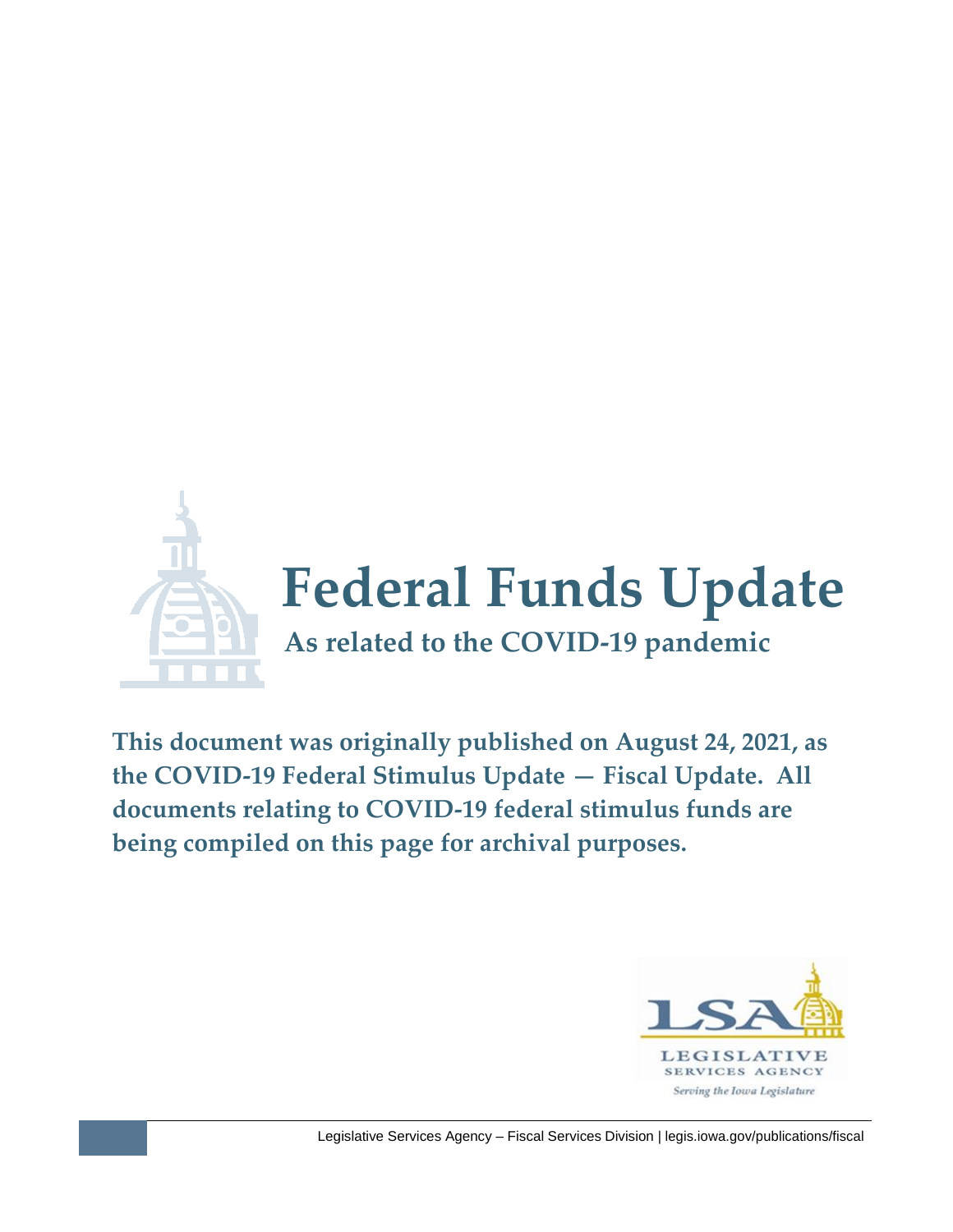# **FISCAL UPDATE Article**

Fiscal Services Division

August 24, 2021

Ground Floor, State Capitol Building **Des Moines, Iowa 50319** 515.281.3566

**LEGISLATIVE** SERVICES AGENCY Serving the Iowa Legislature

# **COVID-19 FEDERAL STIMULUS UPDATE**

## **Federal Legislation**

**CARES Act, ARPA, and Other Federal Stimulus.** In response to the COVID-19 emergency, the federal government enacted four Acts in March and April 2020. Those Acts are:

- [H.R. 6074](https://www.congress.gov/116/plaws/publ123/PLAW-116publ123.pdf) Coronavirus Preparedness and Response Supplemental Appropriations Act, enacted March 6, 2020.
- [H.R. 6201](https://www.congress.gov/116/bills/hr6201/BILLS-116hr6201enr.pdf) Families First Coronavirus Response Act, enacted March 18, 2020.
- [H.R. 748](https://www.congress.gov/116/bills/hr748/BILLS-116hr748enr.pdf) Coronavirus Aid, Relief, and Economic Security Act (CARES Act), enacted March 27, 2020.
- [H.R. 266](https://www.congress.gov/116/bills/hr266/BILLS-116hr266enr.pdf) Paycheck Protection Program and Health Care Enhancement Act, enacted April 24, 2020.

On March 11, 2021, the federal [American Rescue Plan Act \(ARPA\) of 2021](https://www.congress.gov/bill/117th-congress/house-bill/1319/text) was signed into law. The Act provides \$1.900 trillion for COVID-19 relief funding to individuals, businesses, states, and local governments. Federal Funds Information for States (FFIS) estimates that the State of Iowa will receive approximately \$5.003 billion from the ARPA. Direct payments to individuals in families, totaling \$3.776 billion, are not included in this total. The State of Iowa will receive an estimated \$1.379 billion from the Federal State Fiscal Recovery Fund. Local governments are estimated to receive approximately \$1.162 billion from the Local Fiscal Relief Fund. The State began receiving funds for the State Recovery Fund and for Local Fiscal Relief in late July.

**Funds Received by State Agencies.** Through August 19, 2021, State agencies in Iowa have reported federal awards totaling \$9.340 billion related to the five Acts to address a wide variety of expenses related to the COVID-19 pandemic. Of this total, \$7.239 billion has been awarded directly to departments, \$1.250 billion was awarded to the Iowa Coronavirus Relief Fund (ICRF), and \$851.3 million was awarded to the Iowa Coronavirus Fiscal Recovery Fund (ICFRF). **Appendix A** provides details by State agency on funds awarded, expenditures, and available funds, and the ICRF and ICFRF are addressed separately in the following paragraphs.



# Funds Received By Iowa State Agencies as of 8/19/2021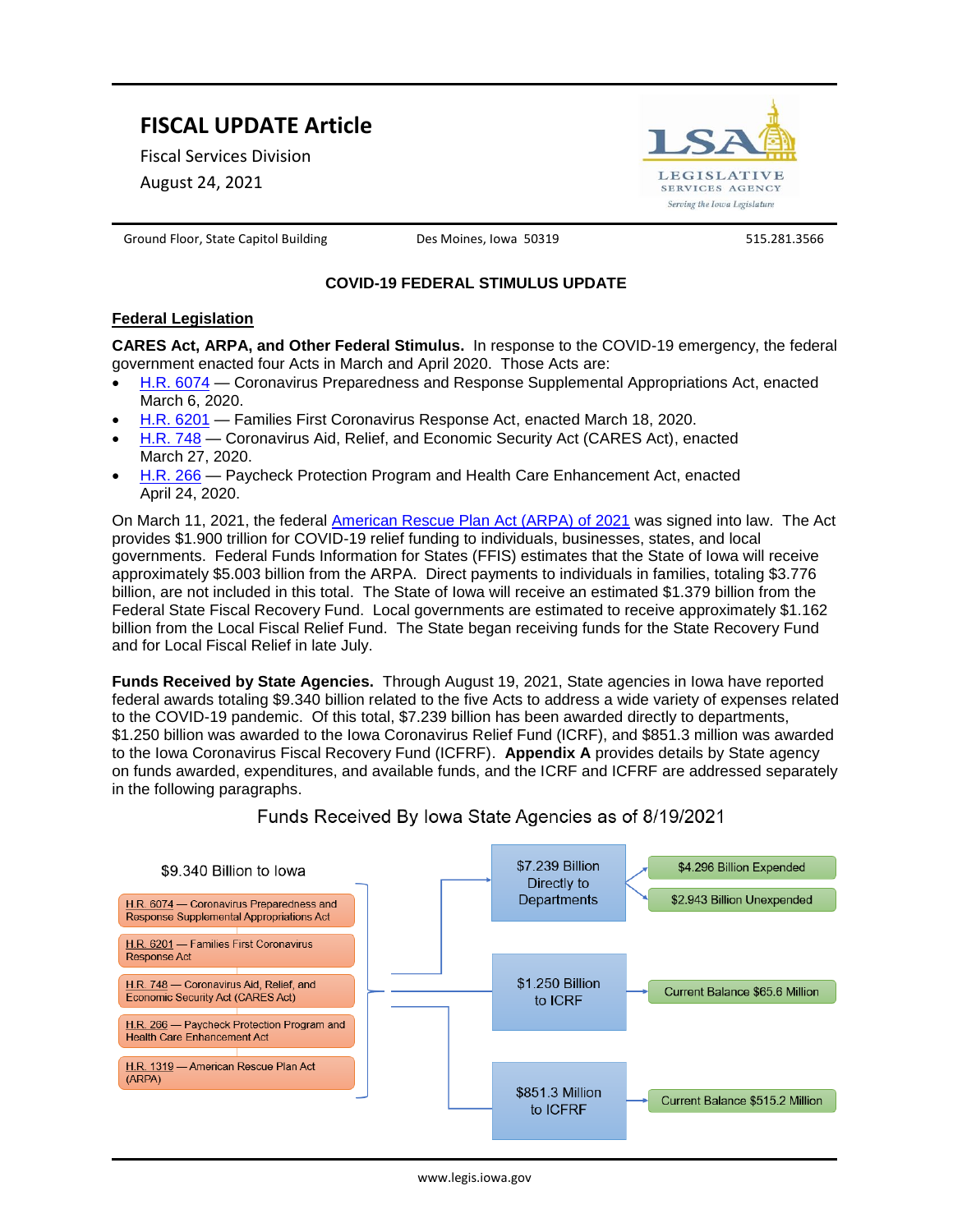To date, of the \$7.239 billion in funds awarded directly to State agencies, \$4.296 billion (59.3%) has been expended as of August 19, 2021. Of the total year-to-date expenses, \$2.986 billion (70.0%) has been for worker unemployment benefits. This figure does not include the funds from the ICRF and ICFRF allocated for this same purpose. **Figure 1** displays reported expenditures by State agency. The chart displays the nine agencies that received the most funding and combines all other agencies.

# **Figure 1**

### lowa COVID-19 Expenditures

Note: Total of \$4.296B. Excludes Coronavirus Relief Fund and Coronavirus Fiscal Recovery Fund.

| Workforce Development  |                 |  | \$2,985.8M |
|------------------------|-----------------|--|------------|
| Human Services         | \$591.4M        |  |            |
| Education              | \$410.7M        |  |            |
| Regents                | \$163.7M        |  |            |
| Public Health \$64.7M  |                 |  |            |
| Transportation \$27.6M |                 |  |            |
|                        | Other   \$27.1M |  |            |
| Human Rights   \$12.4M |                 |  |            |
| Iowa Finance Authority | \$12.1M         |  |            |

**Figure 2** displays the share of awarded funds that have been unexpended versus expended by State agencies.

## **Figure 2**

### Share Unexpended v.s. Expended

Note: Total unexpended \$2.943B. Excludes Coronavirus Relief Fund and Coronavirus Fiscal Recovery Fund.



**Iowa Coronavirus Relief Fund.** Iowa received \$1.250 billion in federal funds through the CARES Act on April 20, 2020. To date, \$2.3 million in interest earnings has been credited to the Fund. As of August 19, 2021, net transfers total \$1.187 billion with some moneys having been returned to the Fund. The current balance in the Fund is \$65.6 million. Of the \$1.187 billion transferred to the departments, a total of \$1.130 billion has been expended for various programs. The State has until December 30, 2021, to expend funds from the ICRF before they revert back to the federal government. **Figures 3 and 4** show transfers and expenditures by program as of August 19, 2021. **Appendix B** provides summary explanation of the programs funded through the ICRF.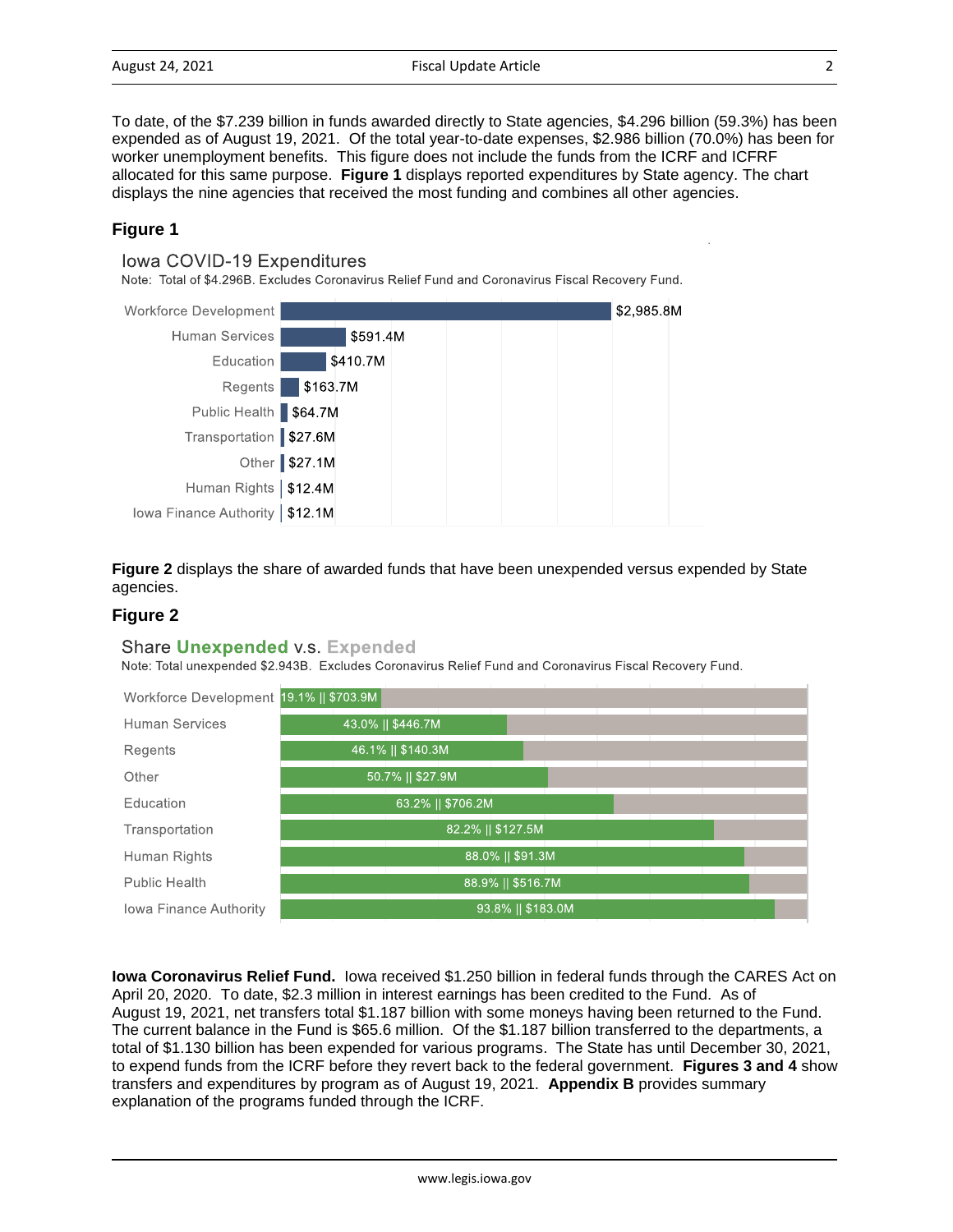# **Figure 3**

# Revenue, Transfers, and Department Activities Coronavirus Relief Fund (April 2020 CARES ACT)

| Coronavirus Relief Fund      |    |                     |
|------------------------------|----|---------------------|
| <b>Federal Support</b>       | \$ | 1,250,000,000       |
| Interest                     |    | 2,267,270           |
| Net Transfers to Agencies    |    | $-1, 186, 678, 605$ |
| <b>Fund Balance</b>          | S  | 65,588,665          |
| <b>Department Activities</b> |    |                     |
| <b>Transfers Received</b>    |    | 1,186,678,605       |
| <b>Reported Expenses</b>     |    | $-1, 130, 428, 364$ |
| <b>Unexpended Transfers</b>  | \$ | 56,250,241          |
| <b>Total Unexpended</b>      | S  | 121,838,906         |

# **Figure 4**

# Coronavirus Relief Fund by Department

# Transfers Received and Expenses

|                                       |               | <b>Net</b>       |                     | Remaining        |
|---------------------------------------|---------------|------------------|---------------------|------------------|
|                                       |               | <b>Transfers</b> | <b>Expenditures</b> | <b>Funds</b>     |
| <b>Administrative Services</b>        | $\mathcal{S}$ | 4,596,620 \$     | 4,596,620 \$        |                  |
| Agriculture and Land Stewardship      |               | 17,638,848       | 17,638,848          |                  |
| Justice                               |               | 129,256          | 31,170              | 98,086           |
| <b>Chief Information Officer</b>      |               | 73,988,225       | 28,369,089          | 45,619,136       |
| Corrections                           |               | 16, 115, 148     | 15,831,490          | 283,658          |
| <b>Cultural Affairs</b>               |               | 7,000,000        | 7,000,000           |                  |
| <b>Economic Development Authority</b> |               | 195,796,522      | 195,441,172         | 355,350          |
| Iowa Finance Authority                |               | 114, 155, 487    | 113,070,974         | 1,084,513        |
| <b>College Student Aid Commission</b> |               | 5,100,000        | 5,100,000           |                  |
| Aging                                 |               | 264,449          | 264,449             |                  |
| <b>Workforce Development</b>          |               | 506,090,279      | 506,089,822         | 457              |
| <b>Human Services</b>                 |               | 102,185,561      | 95,823,341          | 6,362,220        |
| Inspections and Appeals               |               | 875,233          | 875,233             |                  |
| <b>Judicial Branch</b>                |               | 6,345,910        | 6,330,053           | 15,857           |
| Legislative Branch                    |               | 981,090          | 1,014,567           | (33, 477)        |
| <b>Natural Resources</b>              |               | 29,517           | 29,517              |                  |
| <b>Public Defense</b>                 |               | 14,726           | 14,726              |                  |
| Homeland Security and Emerg. M.       |               | 10,371,735       | 7,920,294           | 2,451,441        |
| <b>Public Safety</b>                  |               | 10,000,000       | 10,000,000          |                  |
| Revenue                               |               | 115,000,000      | 114,987,000         | 13,000           |
|                                       | \$            | 1,186,678,605    | \$<br>1,130,428,364 | \$<br>56,250,240 |

Note: Totals may not sum due to rounding. Expenses reported by the Judicial Branch may include revenue from other sources.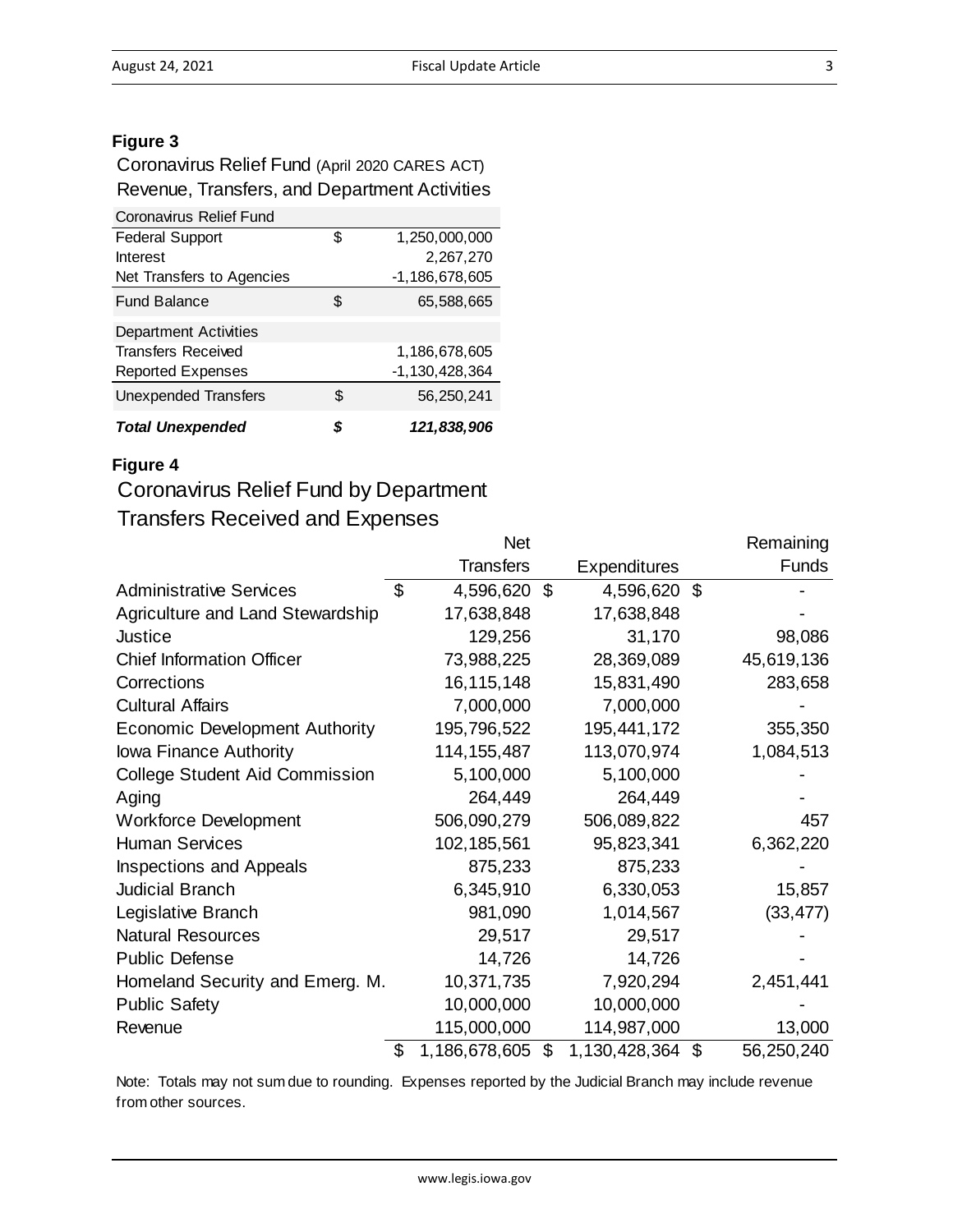**Iowa Coronavirus Fiscal Recovery Fund.** The State of Iowa received \$851.3 million in funds on July 23, 2021, and deposited them in the ICFRF. Of that total, \$348.4 million was transferred. The first \$237.5 million was transferred to Iowa Workforce Development to the Unemployment Insurance Trust Fund. These funds are used to support ongoing unemployment benefits for Iowans. An additional \$110.9 million was transferred to the Iowa Department of Revenue for payments to nonentitlement units of government, which are cities with a population of less than 50,000. Funds provided to state and local governments have broad spending flexibility, including addressing emergency and economic effects of the pandemic; replenishing revenue losses due to the shutdown of the economy; investments in water, sewer, and broadband infrastructure; and premium pay to essential workers. Funds must be used to cover costs incurred by recipients between March 3, 2021, and December 31, 2024, and funds must be expended by December 31, 2026, or they will revert back to the federal government.

# **Figure 5**

# Revenue, Transfers, and Department Activities Coronavirus Fiscal Recovery Fund

| Coronavirus Relief Fund      |                     |
|------------------------------|---------------------|
| <b>Federal Support</b>       | \$<br>851,300,190   |
| Interest                     |                     |
| Net Transfers to Agencies    | $-348,339,497$      |
| <b>Fund Balance</b>          | \$<br>502,960,693   |
| <b>Department Activities</b> |                     |
| <b>Transfers Received</b>    | 348, 339, 497       |
| <b>Reported Expenses</b>     | $-336, 102, 717$    |
| <b>Unexpended Transfers</b>  | \$<br>12,236,779    |
| <b>Total Unexpended</b>      | \$<br>515, 197, 472 |

# **Figure 6**

# Coronavirus Fiscal Recovery Fund Expenses by Department Transfers Received and Expenses

|                              | Net            |                     | Remaining  |
|------------------------------|----------------|---------------------|------------|
|                              | Transfers      | <b>Expenditures</b> | Funds      |
| Revenue                      | 110,868,911 \$ | 98,632,131 \$       | 12,236,779 |
| <b>Workforce Development</b> | 237.470.586    | 237.470.586         | -          |
|                              | 348,339,497    | 336, 102, 717 \$    | 12,236,779 |

**Reporting Requirements.** On June 17, 2021, the U.S. Department of the Treasury released [Compliance](https://home.treasury.gov/system/files/136/SLFRF-Compliance-and-Reporting-Guidance.pdf)  [and Reporting Guidance](https://home.treasury.gov/system/files/136/SLFRF-Compliance-and-Reporting-Guidance.pdf) for the State and Local Federal Recovery Funds, which requires the State to submit an Interim Report and a Recovery Plan Performance Report to the federal government by August 31, 2021, and a project and expenditure report is due by October 31, 2021, and then 30 days after the end of each quarter thereafter.

In addition to submitting the reports to the federal government, [HF 895](https://www.legis.iowa.gov/perma/081720217244) (FY 2022 and FY 2023 Federal Block Grant Appropriations Act) requires that whenever the Department of Management (DOM) is required to report to the United States Department of the Treasury on the State and Local Federal Recovery Funds, the DOM is also required to submit the same information to the Legislative Services Agency.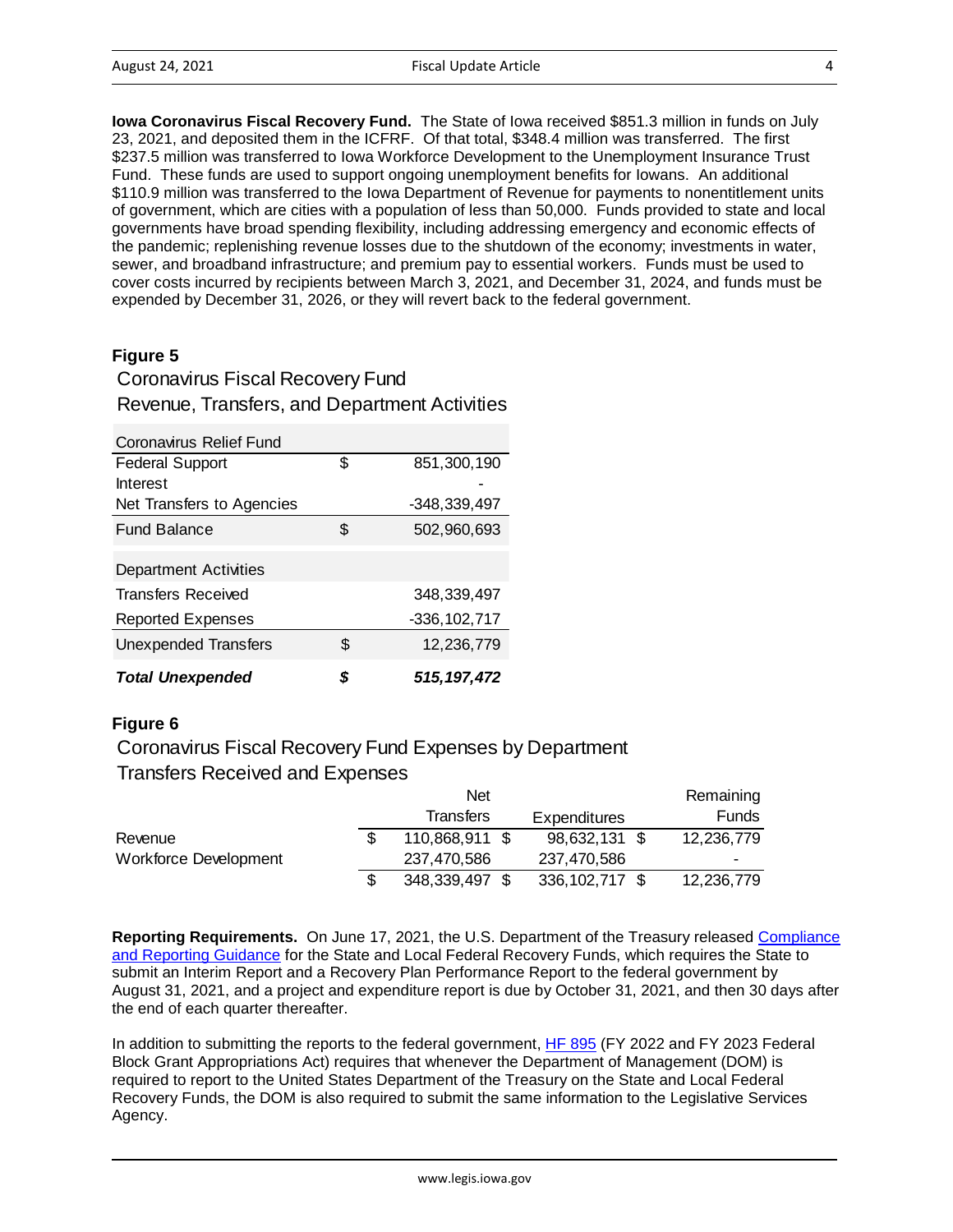**Additional Information.** The DOM and Department of Administrative Services (DAS) have established a process for tracking expenditures of federal funds that State agencies have received for costs associated with the COVID-19 pandemic. The expenditure data is available at [data.iowa.gov.](https://pandemic-recovery.iowa.gov/#!/dashboard)

The LSA will continue to analyze the estimated funding allocations to Iowa and will provide future updates as more information becomes available. If you have questions about awards, allocations, or expenditures, please contact the LSA.

LSA Staff Contacts: Jess R. Benson (515.281.4611) [jess.benson@legis.iowa.gov](mailto:jess.benson@legis.iowa.gov) Laura Book (515.725.0509) [laura.book@legis.iowa.gov](mailto:laura.book@legis.iowa.gov) Adam Broich (515.281.8223) [adam.broich@legis.iowa.gov](mailto:adam.broich@legis.iowa.gov)

Doc ID 1226397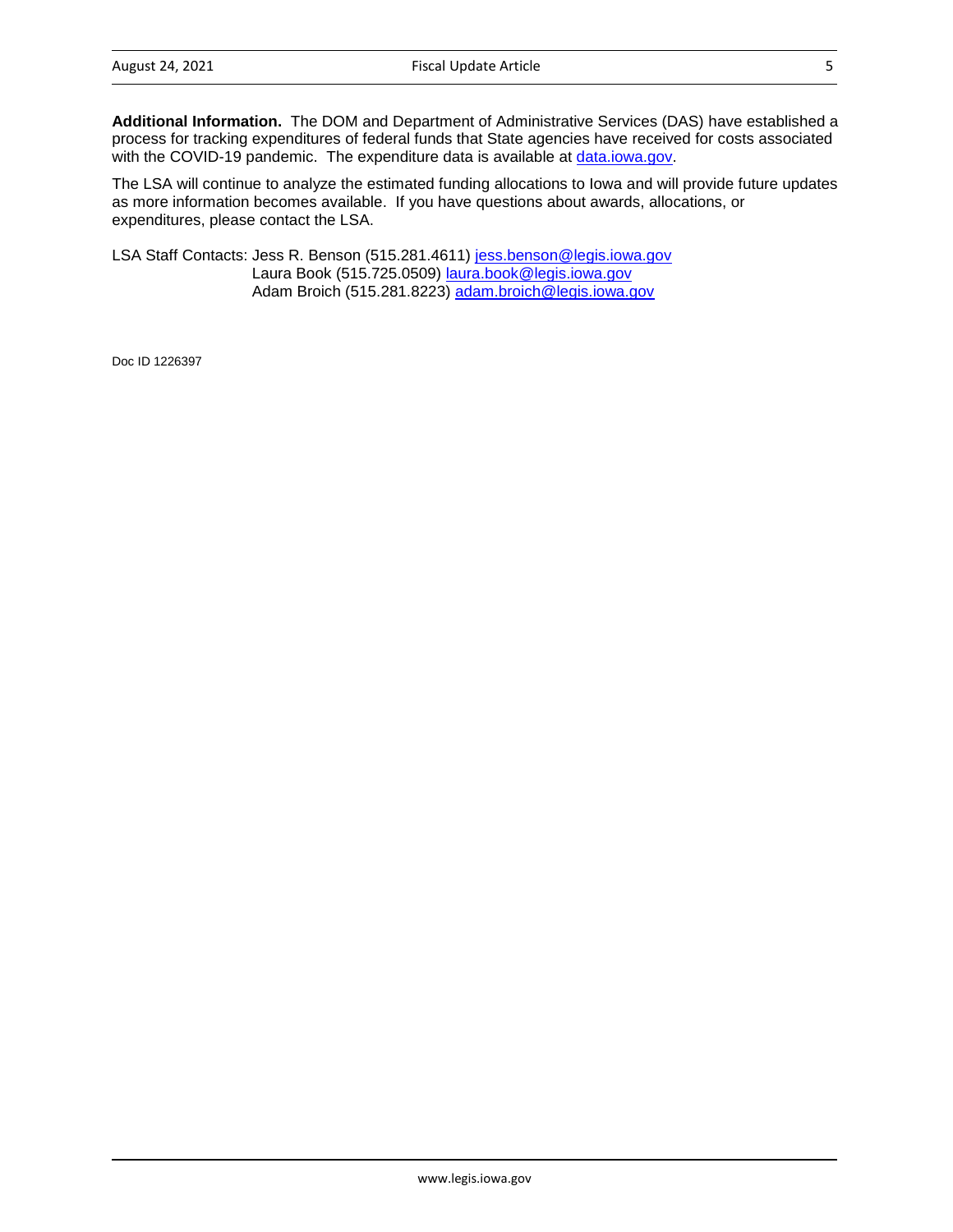|                                        |                                                                                                                  | Award         | Expenses        | Available Funds |
|----------------------------------------|------------------------------------------------------------------------------------------------------------------|---------------|-----------------|-----------------|
| Aging                                  | Elder Abuse Prevention Interventions Program                                                                     | \$38,952      | \$0             | \$38,952        |
|                                        | National Family Caregiver Support, Title III, Part E                                                             | \$2,412,567   | (\$1,308,988)   | \$1,103,579     |
|                                        | Special Programs for the Aging, Title III, Part B, Grants for Supportive Services and Senior Centers             | \$6,903,516   | (\$3, 157, 182) | \$3,746,334     |
|                                        | Special Programs for the Aging, Title III, Part C, Nutrition Services                                            | \$15,957,362  | (\$8,997,986)   | \$6,959,376     |
|                                        | Special Programs for the Aging, Title III, Part D, Disease Prevention and Health Promotion Services              | \$426,326     | (\$121,010)     | \$305,316       |
|                                        | Special Programs for the Aging, Title IV, and Title II, Discretionary Projects                                   | \$692,290     | (\$221,832)     | \$470,458       |
|                                        | Special Programs for the Aging, Title VII, Chapter 2, Long Term Care Ombudsman Services for Older Individuals    | \$292,850     | (\$145,097)     | \$147,753       |
|                                        | Total                                                                                                            | \$26,723,863  | (\$13,952,094)  | \$12,771,769    |
| Agriculture and<br>Land<br>Stewardship | Plant and Animal Disease, Pest Control, and Animal Care                                                          | \$266,176     | (\$237,992)     | \$28,184        |
|                                        | Total                                                                                                            | \$266,176     | (\$237,992)     | \$28,184        |
| Blind                                  | Randolph-Sheppard - Financial Relief and Restoration Payments                                                    | \$203,966     | (\$720)         | \$203,246       |
|                                        | Total                                                                                                            | \$203,966     | (\$720)         | \$203,246       |
| <b>Cultural Affairs</b>                | Promotion of the Humanities Division of Preservation and Access                                                  | \$465,700     | (\$465,700)     | \$0             |
|                                        | Promotion of the Humanities Federal/State Partnership                                                            | \$442,700     | (\$442,700)     | \$0             |
|                                        | Total                                                                                                            | \$908,400     | (\$908,400)     | \$0             |
| Drug Control<br>Policy                 | Coronavirus Emergency Supplemental Funding Program                                                               | \$5,754,321   | (\$3,041,915)   | \$2,712,406     |
|                                        | Total                                                                                                            | \$5,754,321   | (\$3,041,915)   | \$2,712,406     |
| Education                              | American Rescue Plan Elementary and Secondary School Emergency Relief                                            | \$516,344,144 | (\$33,753,297)  | \$482,590,847   |
|                                        | American Rescue Plan Elementary and Secondary School Emergency Relief - Homeless Children and Youth<br>(ARP-HCY) | \$1,268,374   | \$0             | \$1,268,374     |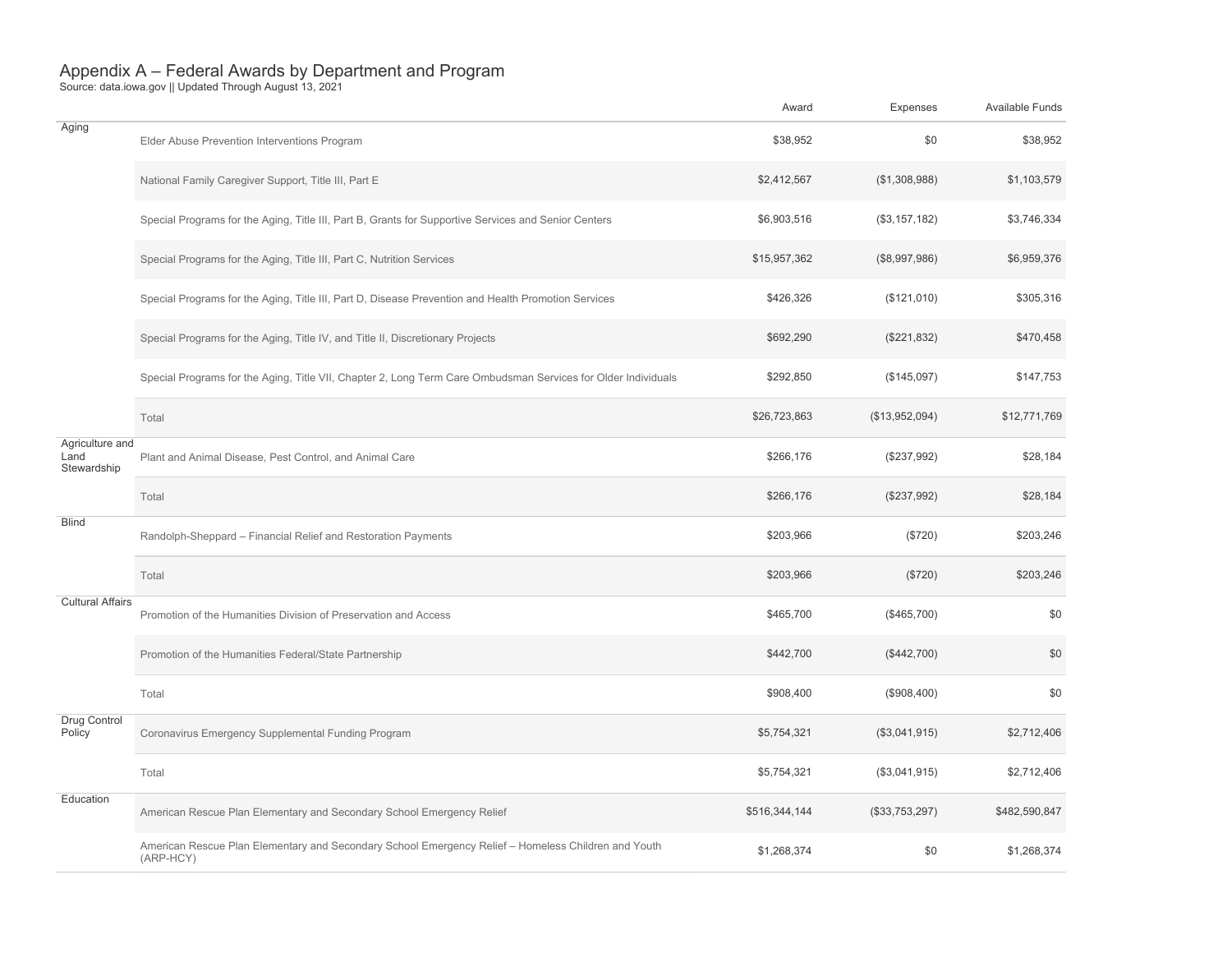|                                          |                                                       | Award           | Expenses        | Available Funds |
|------------------------------------------|-------------------------------------------------------|-----------------|-----------------|-----------------|
| Education                                | Elementary and Secondary School Emergency Relief Fund | \$416,489,855   | (\$252,516,410) | \$163,973,445   |
|                                          | Emergency Assistance for Non-Public Schools           | \$26,271,345    | (\$4,100,803)   | \$22,170,542    |
|                                          | Governor's Emergency Relief Fund                      | \$37,783,389    | (\$21,550,158)  | \$16,233,231    |
|                                          | <b>Grants to States</b>                               | \$2,974,383     | (\$554,952)     | \$2,419,431     |
|                                          | National School Lunch Program                         | \$98,070,209    | (\$98,070,209)  | \$0             |
|                                          | Rethink K12 Education Models Grants                   | \$17,681,016    | (\$153, 183)    | \$17,527,833    |
|                                          | Total                                                 | \$1,116,882,715 | (\$410,699,012) | \$706,183,703   |
| Homeland<br>Security and<br>Emergency M. | Emergency Performance Management Grant                | \$2,640,448     | (\$1,001,050)   | \$1,639,398     |
|                                          | Total                                                 | \$2,640,448     | (\$1,001,050)   | \$1,639,398     |
| Human Rights                             | <b>Community Services Block Grant</b>                 | \$10,821,398    | (\$6,496,768)   | \$4,324,630     |
|                                          | Low-Income Home Energy Assistance                     | \$92,842,993    | (\$5,909,505)   | \$86,933,488    |
|                                          | Total                                                 | \$103,664,391   | (\$12,406,273)  | \$91,258,118    |
| Human<br>Services                        | <b>Adoption Assistance</b>                            | \$6,828,502     | (\$6,828,502)   | \$0             |
|                                          | Block Grants For Community Mental Health Services     | \$6,483,317     | \$0             | \$6,483,317     |
|                                          | Chafee Education and Training Vouchers Program (ETV)  | \$697,415       | \$0             | \$697,415       |
|                                          | Child Abuse and Neglect State Grants                  | \$985,790       | \$0             | \$985,790       |
|                                          | Child Care and Development Block Grant                | \$496,585,094   | (\$79,032,801)  | \$417,552,293   |
|                                          | Children's Health Insurance Program                   | \$14,969,832    | (\$14,969,832)  | \$0             |
|                                          | Community-Based Child Abuse Prevention Grants         | \$2,424,305     | \$0             | \$2,424,305     |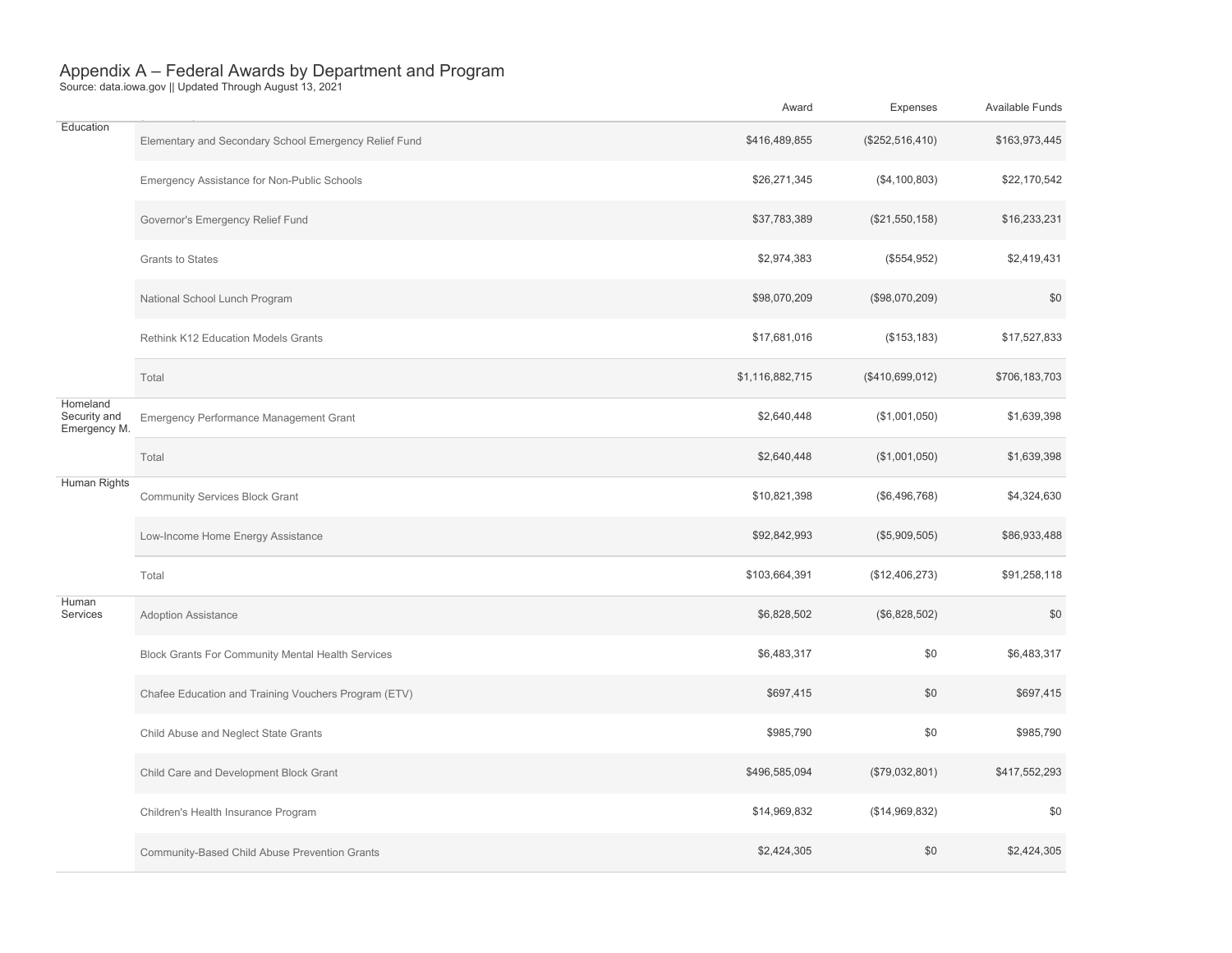|                            |                                                                                              | Award           | Expenses        | <b>Available Funds</b> |
|----------------------------|----------------------------------------------------------------------------------------------|-----------------|-----------------|------------------------|
| Human<br>Services          | Developmental Disabilities Basic Support and Advocacy Grants                                 | \$36,536        | \$0             | \$36,536               |
|                            | Elder Abuse Prevention Interventions Program                                                 | \$1,696,036     | \$0             | \$1,696,036            |
|                            | Emergency Food Assistance Program (Administrative Costs)                                     | \$2,492,473     | (\$1,839,568)   | \$652,905              |
|                            | Foster Care Title IV-E                                                                       | \$928,114       | (\$928, 114)    | \$0                    |
|                            | Guardianship Assistance                                                                      | \$8,343         | (\$8,343)       | \$0                    |
|                            | John H. Chafee Foster Care Program for Successful Transition to Adulthood                    | \$4,798,212     | (\$629,579)     | \$4,168,633            |
|                            | MaryLee Allen Promoting Safe and Stable Families Program                                     | \$610,050       | \$0             | \$610,050              |
|                            | Medical Assistance Program                                                                   | \$484,683,613   | (\$484,683,613) | \$0                    |
|                            | Money Follows the Person Rebalancing Demonstration                                           | \$278,336       | (\$278,336)     | \$0                    |
|                            | Pandemic EBT Administrative Costs                                                            | \$2,224.141     | \$0             | \$2,224,141            |
|                            | Provider Relief Fund                                                                         | \$3,709,061     | (\$1,501,816)   | \$2,207,245            |
|                            | Refugee and Entrant Assistance State/Replacement Designee Administered Programs              | \$248,496       | (\$245,749)     | \$2,747                |
|                            | State Administrative Matching Grants for the Supplemental Nutrition Assistance Program       | \$594,192       | \$0             | \$594,192              |
|                            | Stephanie Tubbs Jones Child Welfare Services Program                                         | \$476.722       | (\$481,340)     | (\$4,618)              |
|                            | Temporary Assistance for Needy Families                                                      | \$6,333,899     | \$0             | \$6,333,899            |
|                            | Total                                                                                        | \$1,038,092,477 | (\$591,427,591) | \$446,664,886          |
| Inspections<br>and Appeals | State Survey and Certification of Health Care Providers and Suppliers (Title XVIII) Medicare | \$2,277,832     | \$0             | \$2,277,832            |
|                            | Total                                                                                        | \$2,277,832     | \$0             | \$2,277,832            |
| Iowa Finance<br>Authority  | Emergency Rental Assistance Program                                                          | \$195,110,510   | (\$12,092,418)  | \$183,018,092          |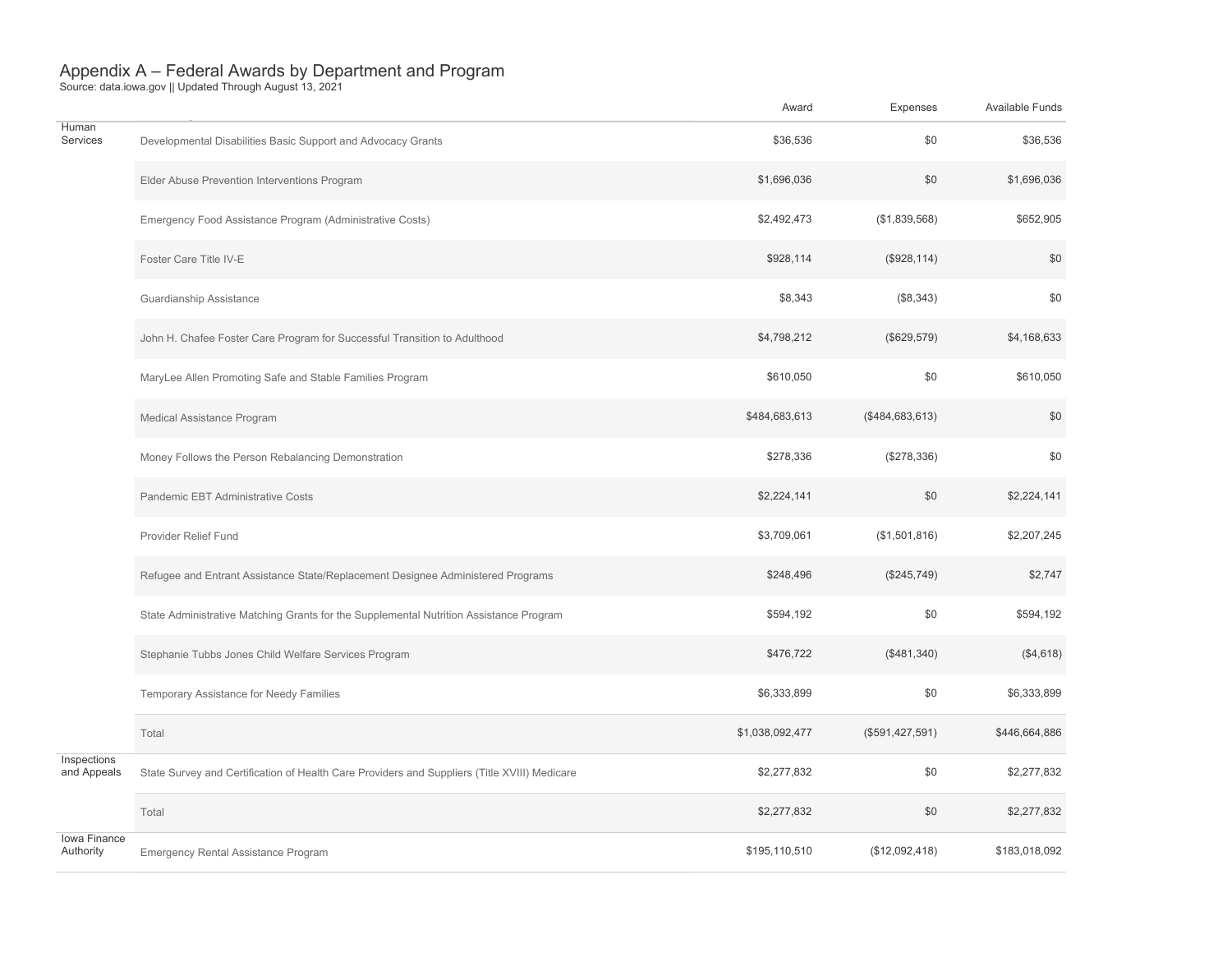|                           |                                                                                                                                              | Award         | Expenses       | Available Funds |
|---------------------------|----------------------------------------------------------------------------------------------------------------------------------------------|---------------|----------------|-----------------|
| Iowa Finance<br>Authority | Total                                                                                                                                        | \$195,110,510 | (\$12,092,418) | \$183,018,092   |
| Justice                   | Family Violence Prevention and Services/Domestic Violence Shelter and Supportive Services                                                    | \$1,442,093   | (\$284,085)    | \$1,158,008     |
|                           | Total                                                                                                                                        | \$1,442,093   | (\$284,085)    | \$1,158,008     |
| Public Health             | Activities to Support State, Tribal, Local And Territorial (STLT) Health Department Response to Public Health or<br><b>Healthcare Crises</b> | \$31,646,110  | (\$14,000)     | \$31,632,110    |
|                           | Block Grants for Prevention and Treatment of Substance Abuse                                                                                 | \$22,871,479  | \$0            | \$22,871,479    |
|                           | Emergency Grants to Address Mental and Substance Use Disorders During COVID-19                                                               | \$4,859,647   | (\$561,331)    | \$4,298,316     |
|                           | Epidemiology and Laboratory Capacity For Infectious Diseases (ELC)                                                                           | \$389,925,640 | (\$41,147,091) | \$348,778,549   |
|                           | <b>HIV Care Formula Grants</b>                                                                                                               | \$173,737     | (\$173,500)    | \$237           |
|                           | Immunization Cooperative Agreements                                                                                                          | \$67,970,489  | (\$7,065,395)  | \$60,905,094    |
|                           | Maternal, Infant, and Early Childhood Home Visiting Program                                                                                  | \$617,596     | \$0            | \$617,596       |
|                           | National Bioterrorism Hospital Preparedness Program                                                                                          | \$2,464,248   | (\$1,690,753)  | \$773,495       |
|                           | National Center for Injury Prevention and Control                                                                                            | \$33,588      | (\$33,588)     | \$0             |
|                           | Preventive Health Services: Sexually Transmitted Diseases Control Grants                                                                     | \$1,557,589   | \$0            | \$1,557,589     |
|                           | Public Health Emergency Response: Cooperative Agreement for Emergency Response: Public Health Crisis<br>Response                             | \$25,800,617  | (\$4,278,904)  | \$21,521,713    |
|                           | Rural Health Research Centers                                                                                                                | \$17,569,568  | \$0            | \$17,569,568    |
|                           | Small Rural Hospital Improvement Grant Program                                                                                               | \$7,588,530   | (\$6,170,693)  | \$1,417,837     |
|                           | WIC Special Supplemental Nutrition Program for Women, Infants, and Children                                                                  | \$8,291,586   | (\$3,566,467)  | \$4,725,119     |
|                           | Total                                                                                                                                        | \$581,370,424 | (\$64,701,722) | \$516,668,702   |
| Regents                   | COVID-19 Telehealth Program                                                                                                                  | \$266,944     | \$0            | \$266,944       |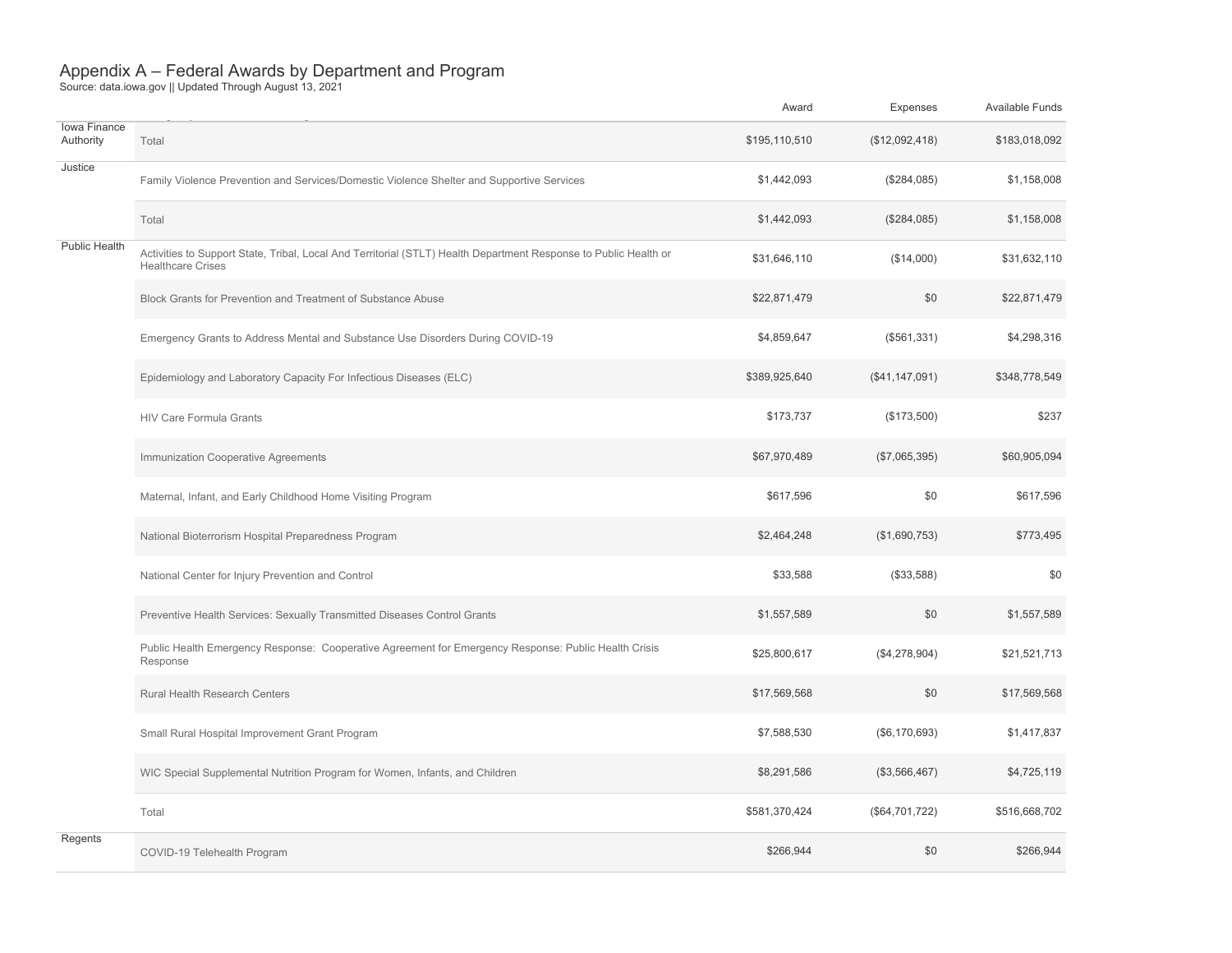|                          |                                                                        | Award           | Expenses          | Available Funds |
|--------------------------|------------------------------------------------------------------------|-----------------|-------------------|-----------------|
| Regents                  | Federal Transit Formula Grants                                         | \$1,902,975     | \$0               | \$1,902,975     |
|                          | Higher Education Emergency Relief Fund                                 | \$107,569,348   | (\$45,488,950)    | \$62,080,398    |
|                          | Higher Education Emergency Relief Fund II                              | \$131,249,902   | (\$55,874,981)    | \$75,374,921    |
|                          | Prevention of Disease, Disability, and Death by Infectious Diseases    | \$650,000       | \$0               | \$650,000       |
|                          | Provider Relief Fund                                                   | \$62,336,541    | (\$62,336,541)    | \$0             |
|                          | Total                                                                  | \$303,975,710   | (\$163,700,472)   | \$140,275,238   |
| Secretary of<br>State    | 2018 HAVA Election Security Grants                                     | \$4,859,545     | (\$4,870,694)     | (\$11,149)      |
|                          | Total                                                                  | \$4,859,545     | (\$4,870,694)     | (\$11,149)      |
| Transportation           | Federal Transit Formula Grants                                         | \$33,288,313    | (\$27,096,868)    | \$6,191,445     |
|                          | Highway Planning and Construction                                      | \$121,866,016   | (\$520,681)       | \$121,345,335   |
|                          | Total                                                                  | \$155,154,329   | (\$27,617,549)    | \$127,536,780   |
| Veterans<br>Affairs      | Provider Relief Fund                                                   | \$2,832,900     | (\$2,832,900)     | \$0             |
|                          | Veterans State Nursing Home Care                                       | \$7,092,601     | \$0               | \$7,092,601     |
|                          | Total                                                                  | \$9,925,501     | (\$2,832,900)     | \$7,092,601     |
| Workforce<br>Development | Child Care and Development Block Grant                                 | \$0             | (\$10,395,680)    | (\$10,395,680)  |
|                          | Unemployment Insurance                                                 | \$3,688,053,964 | (\$2,975,362,466) | \$712,691,498   |
|                          | WIOA National Dislocated Worker Grants / WIA National Emergency Grants | \$1,665,000     | (\$20,760)        | \$1,644,240     |
|                          | Total                                                                  | \$3,689,718,964 | (\$2,985,778,906) | \$703,940,058   |
| Total                    |                                                                        | \$7,238,971,665 | (\$4,295,553,795) | \$2,943,417,870 |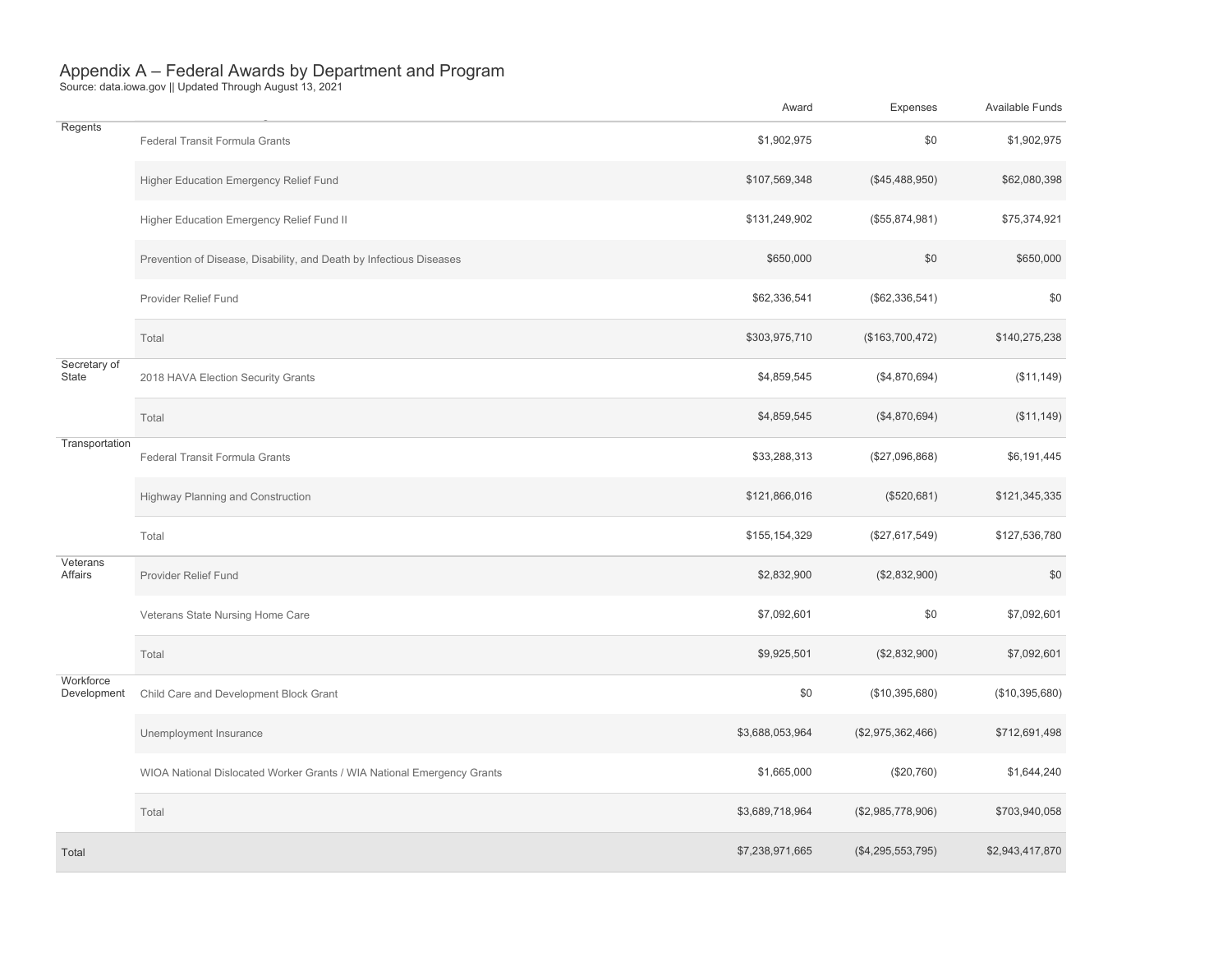# **Programs Funded through the Iowa Coronavirus Relief Fund and the Coronavirus Fiscal Recovery Fund**

# **Department of Administrative Services**

• **Support for Local Government Relief Payments:** These funds have been transferred to cover costs associated with work in support of the Local Government Relief Payments program.

## **Department on Aging**

• **AAA Nutrition Programs:** The Iowa Department on Aging administers the Older Americans Act Nutrition Programs and Services in accordance with the [Older Americans Act.](https://www.ncoa.org/public-policy-action/older-americans-act/) The objectives of the programs are to reduce hunger and food insecurity among older individuals, promote socialization of older individuals, promote the health and well-being of older individuals, and delay adverse health conditions for older individuals.

### **Department of Agriculture and Land Stewardship (DALS)**

- **Feeding Iowans Initiative:** The Feeding Iowans Task Force was created by Governor Reynolds to implement the Feeding Iowans Initiative. The purpose of the Initiative is to assist Iowans impacted by food insecurity during the COVID-19 pandemic.The Feeding Iowans programs through the DALS are the Pass the Pork Program, the Beef Up Iowa Program, the Pack the Pantry Program, the Meat Processing Expansion and Development Program, and the Local Produce and Protein Program. Additional information on these programs can be found at the [DALS](https://iowaagriculture.gov/) website.
- **Iowa Disposal Assistance Program:** The [Iowa Disposal Assistance Program](https://iowaagriculture.gov/idap) was created to assist Iowa pork producers who are unable to harvest pigs because of COVID-19 supply chain disruptions. In the event pork producers are forced to euthanize animals, the producers can apply for State funding to properly dispose of carcasses in an environmentally sound manner. The Program will provide producers \$40 per animal to help cover a portion of the disposal costs for qualifying hogs.
- **Renewable Fuels Retail Recovery Program:** This Program provides financial assistance to filling stations, truck stops, and other fuel retailers to help them recover from lost demand caused by the COVID-19 pandemic. Iowa fuel retailers that dispense, or have plans to dispense, ethanol blends of E15 or higher or biodiesel blends of B11 or higher, and biodiesel terminal facilities are eligible to apply for the relief funds.

### **College Student Aid Commission**

• **Last-Dollar Scholarship Program Fund:** The Last-Dollar Scholarship Program was created in 2018 in [HF 2458](https://www.legis.iowa.gov/docs/publications/LGE/87/HF2458.pdf) (Future Ready Iowa Act). The Program provides financial aid to students attending community colleges or accredited private nonprofit institutions and enrolled in programs of study that lead to a postsecondary credential, up to and including an associate degree, aligned with a highdemand job as designated by Iowa Workforce Development or a community college.

### **Department of Corrections**

• **COVID Staffing and Overtime**: This funding provides payroll expenses for employees whose services were diverted to a substantially different use as a result of COVID-19, and assists employees who used emergency paid sick leave due to the COVID-19 pandemic.

### **Department of Cultural Affairs**

• **Iowa Arts and Cultural Recovery Program:** This Program provides short-term relief to arts venues, cultural organizations and creative workers who have lost significant business or income due to the pandemic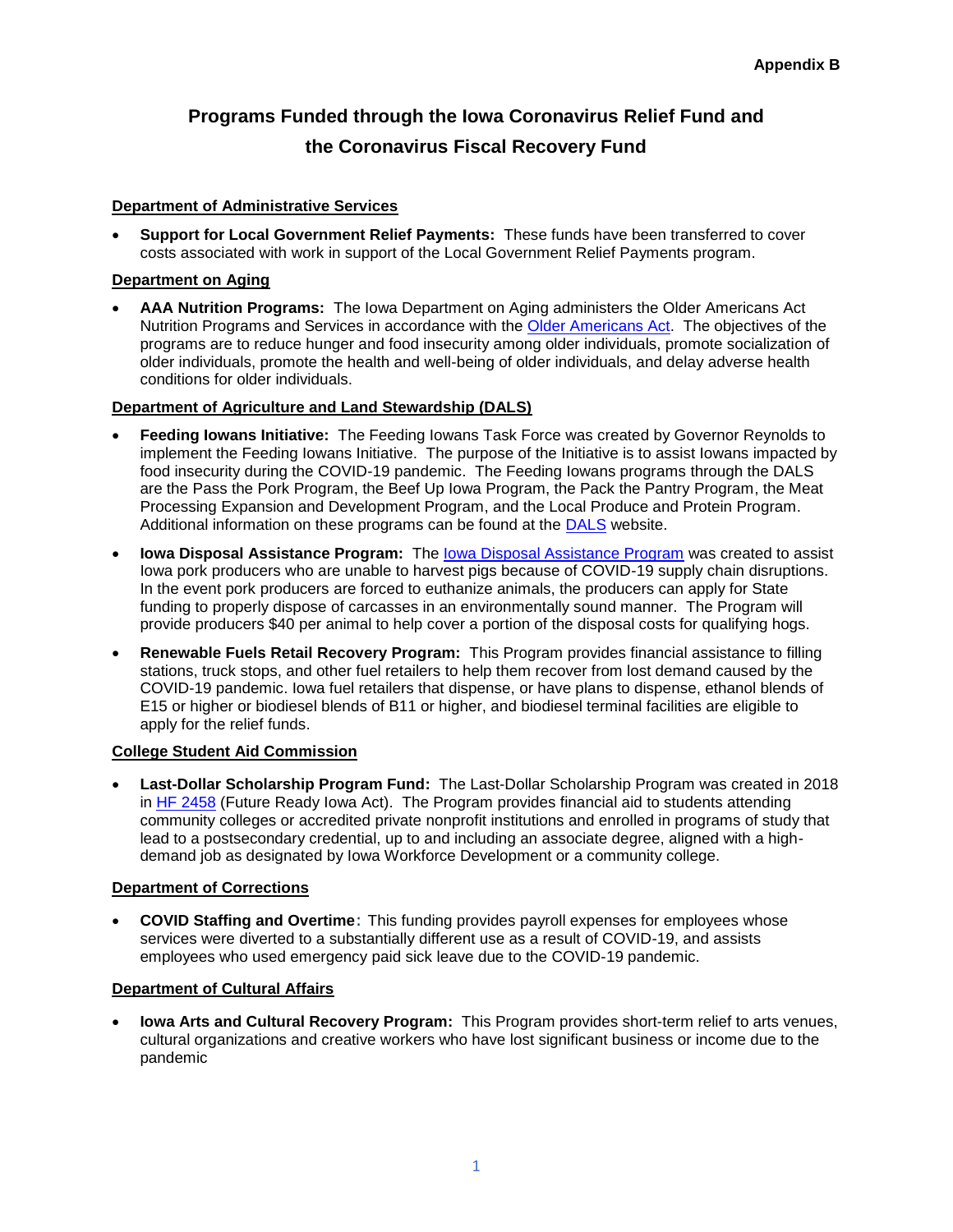### **Economic Development Authority**

- **Small Business Disaster Assistance Fund:** This program provides financial assistance to small businesses that have been impacted by the COVID-19 pandemic. The program offers eligible small businesses grants ranging from \$5,000 to \$25,000 and permits deferral of sales and use taxes or withholding taxes and a waiver of penalty and interest. For additional information, see the *Fiscal Update Article COVID-19 — [Iowa Small Business Relief Program Update —](https://www.legis.iowa.gov/docs/publications/BL/1136287.pdf) May 12, 2020*.
- **AmeriCorps:** AmeriCorps is a program of the federal [Corporation for National and Community](https://www.nationalservice.gov/)  [Service,](https://www.nationalservice.gov/) which is an independent federal agency designed to improve lives, strengthen communities, and foster civic engagement through service and volunteering. The AmeriCorps program in Iowa is coordinated through [Volunteer Iowa.](https://www.legis.iowa.gov/docs/publications/BL/1136431.pdf)
- **Grow Iowa Values Fund:** The Governor transferred \$7.0 million from the Iowa Coronavirus Relief Fund (ICRF) to the Grow Iowa Values Fund (GIVF) to reimburse the GIVF for transfers totaling \$7.0 million to the Small Business Disaster Assistance Fund that were made in March and April 2020.
- **Biofuels Relief Fund:** The program provides short-term cash flow assistance to Iowa-based biodiesel and ethanol companies impacted by the COVID-19 pandemic. The maximum award per company cannot exceed \$750,000.
- **Small Business Utility Assistance Program:** This Program provides short-term relief of up to \$7,500 to eligible small businesses and nonprofits that face significant hardship in the payment of utility bills for service provided during the months of disruption to their business.
- **Iowa Hospital COVID-19 Relief Program:** This Program provides financial relief to Iowa's hospitals impacted by the COVID-19 pandemic.
- **Nonprofit Recovery Program:** This Program will provide short-term relief to nonprofit organizations that have experienced a net loss in revenue as a result of the COVID-19 pandemic.  The grant funds are to be used for short-term cash flow assistance to continue operations, provide increased services and supports, or to reopen the nonprofit following the COVID-19 pandemic.
- **Movie Theater Relief Fund:** The program will provide short-term relief to eligible movie theaters impacted by the COVID-19 pandemic for the purpose of continuing or resuming business operations. Theaters in Iowa showing films open to all ages are eligible for \$10,000 per movie screen.
- **County Fair Relief Program:** This Program provides short-term relief to eligible county and district fairs for the purpose of continuing or resuming operations in the context of the public health emergency.
- **Nano Vaccine Development:** This program supports the development of a next-generation COVID-19 vaccine through a partnership between Iowa State University and the University of Iowa.

### **Department of Homeland Security and Emergency Management**

- **Feeding Iowans Initiative — Food Banks:** The funds for this initiative will be used for the purchase and repackaging of bulk food products for food banks across Iowa.
- **FEMA Public Assistance Program:** These funds provide the State match of federal funds received through the Federal Emergency Management Agency (FEMA) Public Assistance Program.
- **COVID-19 Staffing:** These funds are being used to cover increased salary costs associated with responding to COVID-19 relief efforts. A portion of the funds (\$449,000) was transferred to the Governor's Office for increased salary costs.

### **Department of Human Services (DHS)**

- **Double Up Food Bucks:** The [Double Up Food Bucks](http://www.iowahealthieststate.com/resources/communities/double-up-food-bucks/) program connects low-income families with healthy food grown by Iowa farmers and increases those families' access to fresh fruits and vegetables.
- **Commodity Supplemental Foods Program (CSFP):** The [CSFP](https://dhs.iowa.gov/food-assistance/related-programs/commodity-program) provides supplemental food and nutrition education for persons ages 60 and over. Available foods include canned fruits and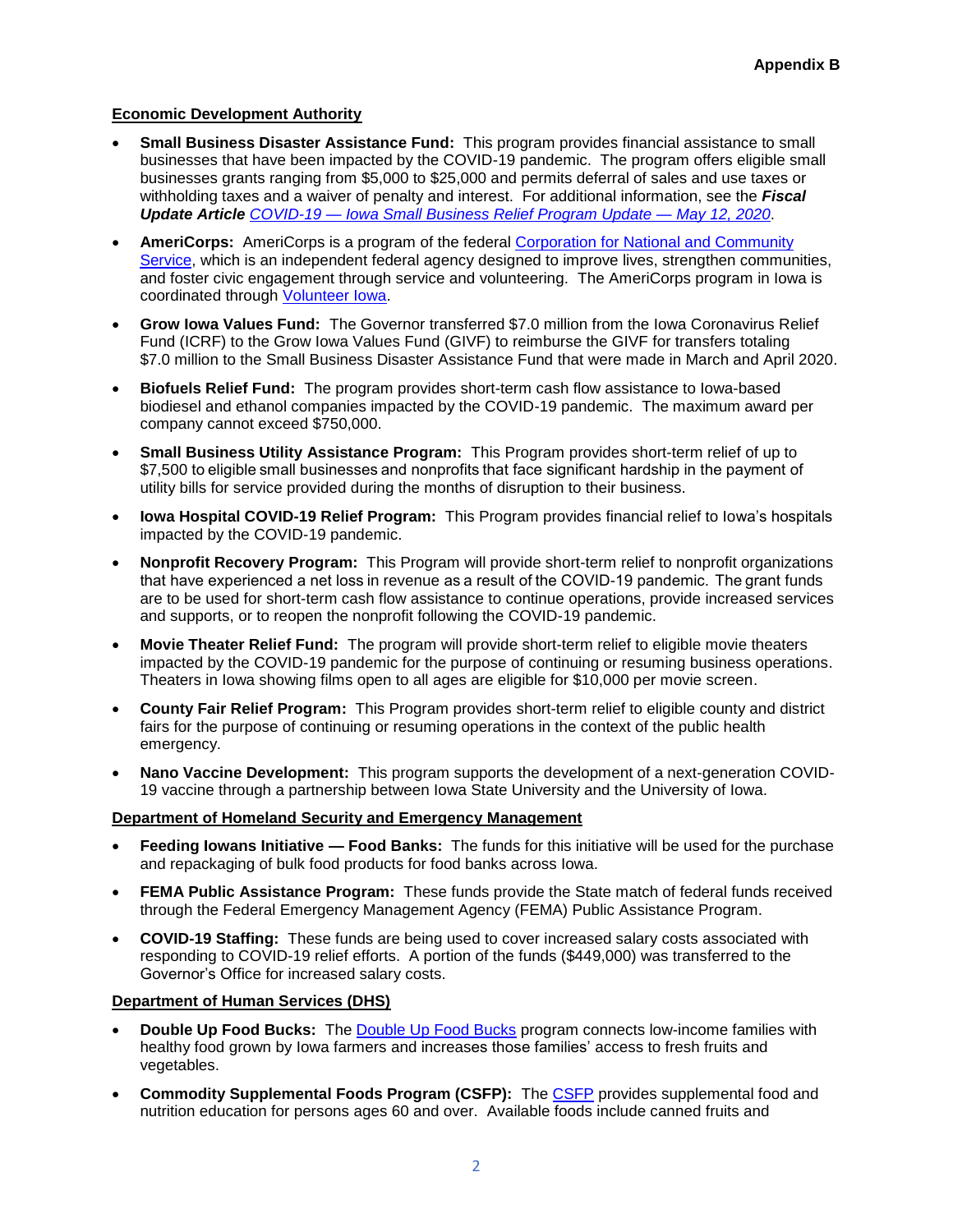vegetables, hot and cold cereals, cheese, peanut butter, beans, pastas, and canned and powdered milk.

- **Medicaid Mental Health Services:** The Governor transferred \$80.0 million from the ICRF to the DHS on August 11, 2020. Of this, \$50.0 million is related to mental health and substance use disorders, including \$30.0 million for the Mental Health and Disability Services Regions to supplement current funding for adult and children's mental health services and to meet increased needs, and \$20.0 million for Medicaid mental health and substance abuse provider services due to increased costs related to the COVID-19 pandemic. The remaining \$30.0 million will be provided as a one-time payment to Medicaid habilitation services providers to help ensure patient access through the pandemic.
- **COVID-19 Mitigation:** These funds will be used for staff and equipment costs incurred by the DHS in responding to the COVID-19 pandemic.
- **Long-Term Care Services:** These funds are distributed to Medicaid providers of home and community-based services (HCBS) and habilitation services under the HCBS waiver programs to cover increased costs associated with the pandemic for providing long-term care services and supports to people in their home or community rather than an institutional setting.

### **Department of Inspections and Appeals (DIA)**

- **Health Facilities Division Database:** The Centers for Medicare and Medicaid Services (CMS) implemented a new Infection Control Survey due to COVID-19. These funds will be used for the development of a new database to incorporate Infection Control Surveys and allow for transparent communication related to COVID-19.
- **Telework Equipment:** These funds will be used to comply with social distancing guidelines developed by the Centers for Disease Control and Prevention (CDC) and the Iowa Department of Public Health. This will include the purchase of additional hardware for emergency telework needs for several critical DIA employees, including computers, printers, and supporting devices such as monitors, adapters, and cables.

### **Iowa Finance Authority**

- **Iowa Eviction and Foreclosure Prevention Program:** The funds for this Program will be used to assist Iowans who have been economically impacted by COVID-19 and may be facing housing cost hardships.
- **Livestock Producer Relief Fund:** This [program](https://www.iowaeconomicdevelopment.com/ag-relief#beginningfarmer) provides eligible livestock producers with grants up to \$10,000 that may be used as working capital to continue operations.
- **Beginning Farmer Debt Relief Fund:** This [program](https://www.iowaeconomicdevelopment.com/ag-relief#beginningfarmer) provides eligible beginning farmers with a debt service payment up to \$10,000.

### **Judicial Branch**

• **Court Technology and Modernization:** These funds assist in covering the Judicial Branch costs associated with the COVID-19 pandemic, including: audio/video equipment for virtual hearings and public viewing of proceedings; technology for evidence presentation, plexiglass, and additional furniture to allow for social distancing; and equipment to support employees working remotely.

### **Legislative Branch**

• **Legislative Technology Upgrades:** These funds were used to facilitate telework and provide ease of access to the Iowa Legislature while following recommended health protocols.

### **Department of Management**

• **Economic Emergency Fund:** The Governor transferred \$17.0 million from the ICRF to the Economic Emergency Fund to reimburse the Fund for transfers totaling \$17.0 million to the Small Business Disaster Assistance Fund made in March and April 2020.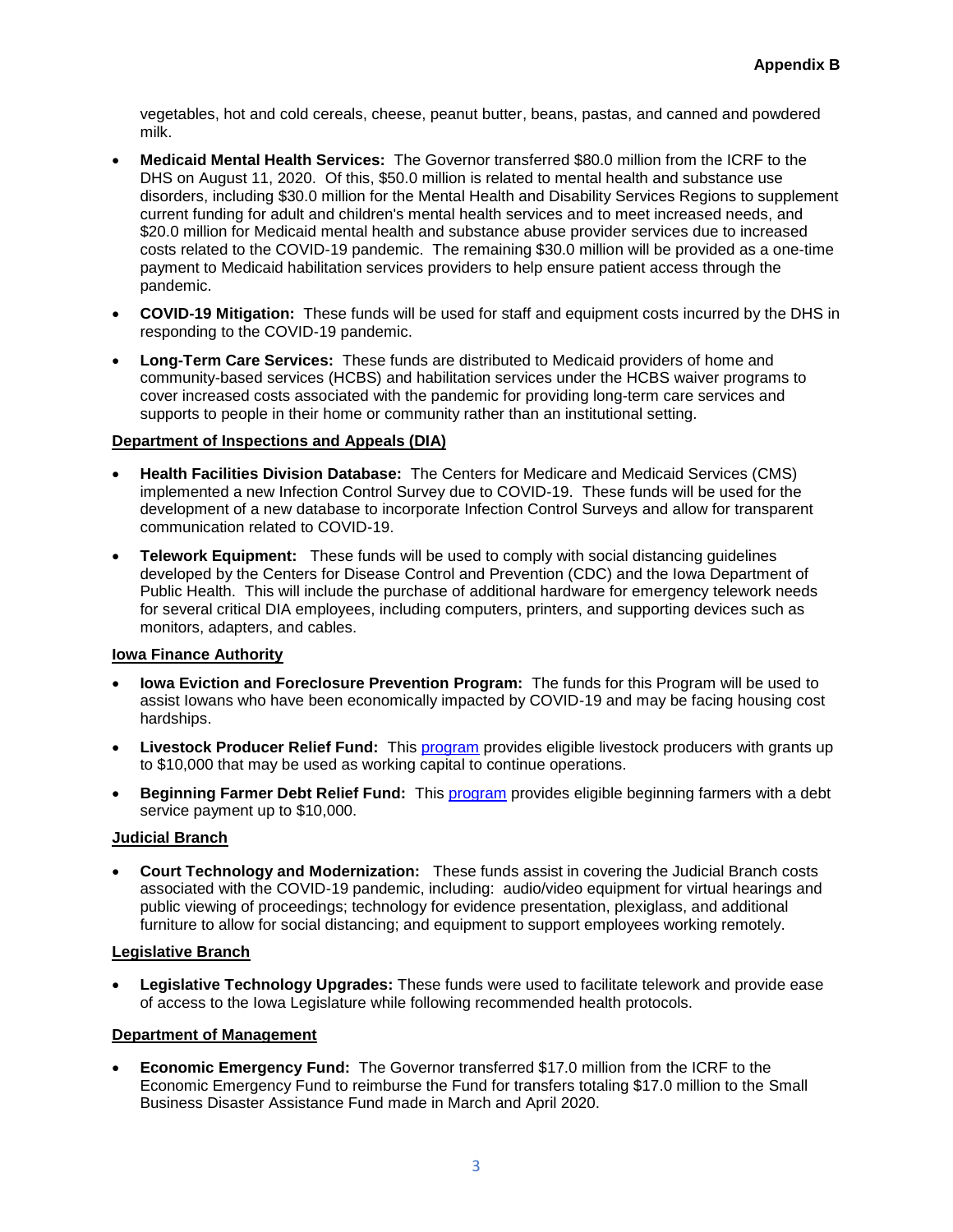### **Department of Natural Resources**

• **Henry A. Wallace Building Access Upgrades:** The funds will be used to secure access to employee work space areas on each floor of the building through the installation of badge card readers for several access points and a new badged Americans with Disabilities (ADA)-compliant accessible doorway.

### **Office of the Chief Information Officer**

- **Technology Upgrades:** Funds were transferred from the ICRF to the Office of the Chief Information Officer for four projects. They are:
	- \$13.0 million for design and development of prioritized data streams, which will provide a backbone for analytics in the event of another pandemic.
	- \$7.1 million to develop and enhance citizen digital access for State government services.
	- \$3.9 million for various technology upgrades.
	- \$50.0 million for funding of grants to expand broadband services in Iowa.

### **Office of the Attorney General**

• **COVID Technology Support:** This funding is to support the Attorney General Office's ongoing technology needs in response to the pandemic.

### **Department of Public Defense**

• **COVID-19 Staffing:** This funding is provided to support payroll expenses for employees whose services were diverted to a substantially different use as a result of COVID-19, and assist employees who used Emergency Paid Sick Leave due to the COVID-19 pandemic.

## **Department of Public Safety**

• **Emergency Response Costs:** Funds transferred to the Department of Public Safety will be used to cover expenses associated with responding to public health emergencies including salaries and overtime.

### **Department of Revenue**

- **Local Government Relief Payments:** These funds are to provide reimbursements to cities and counties for costs associated with the COVID-19 pandemic. The funds are required to be used in accordance with U.S. Treasury Department guidelines. Of the total, \$40.0 million is designated for counties and \$60.0 million for cities. Additional information is available [here.](https://coronavirus.iowa.gov/pages/local-reimbursement)
- **Non-Entitlement Unit Payments:** These funds are provided to non-entitlement units of government, which are cities with a population less than 50,0000. Funds provided to local governments have broad spending flexibility, including addressing emergency and economic effects of the pandemic; replenishing revenue losses due to the shutdown of the economy; investments in water, sewer, and broadband infrastructure; and premium pay to essential workers.

### **Department of Workforce Development**

- **Unemployment Insurance Trust Fund:** The Unemployment Insurance Trust Fund finances the costs of the Unemployment Insurance Program, which pays benefits to covered workers who become involuntarily unemployed and meet specified eligibility requirements. The Governor transferred \$490.0 million from the ICRF to the Unemployment Insurance Trust Fund on June 29, 2020.
- **Future Ready Iowa – Employer Innovation Fund:** The Iowa Employer Innovation Program matches eligible employer moneys to expand opportunities for education and training leading to high-